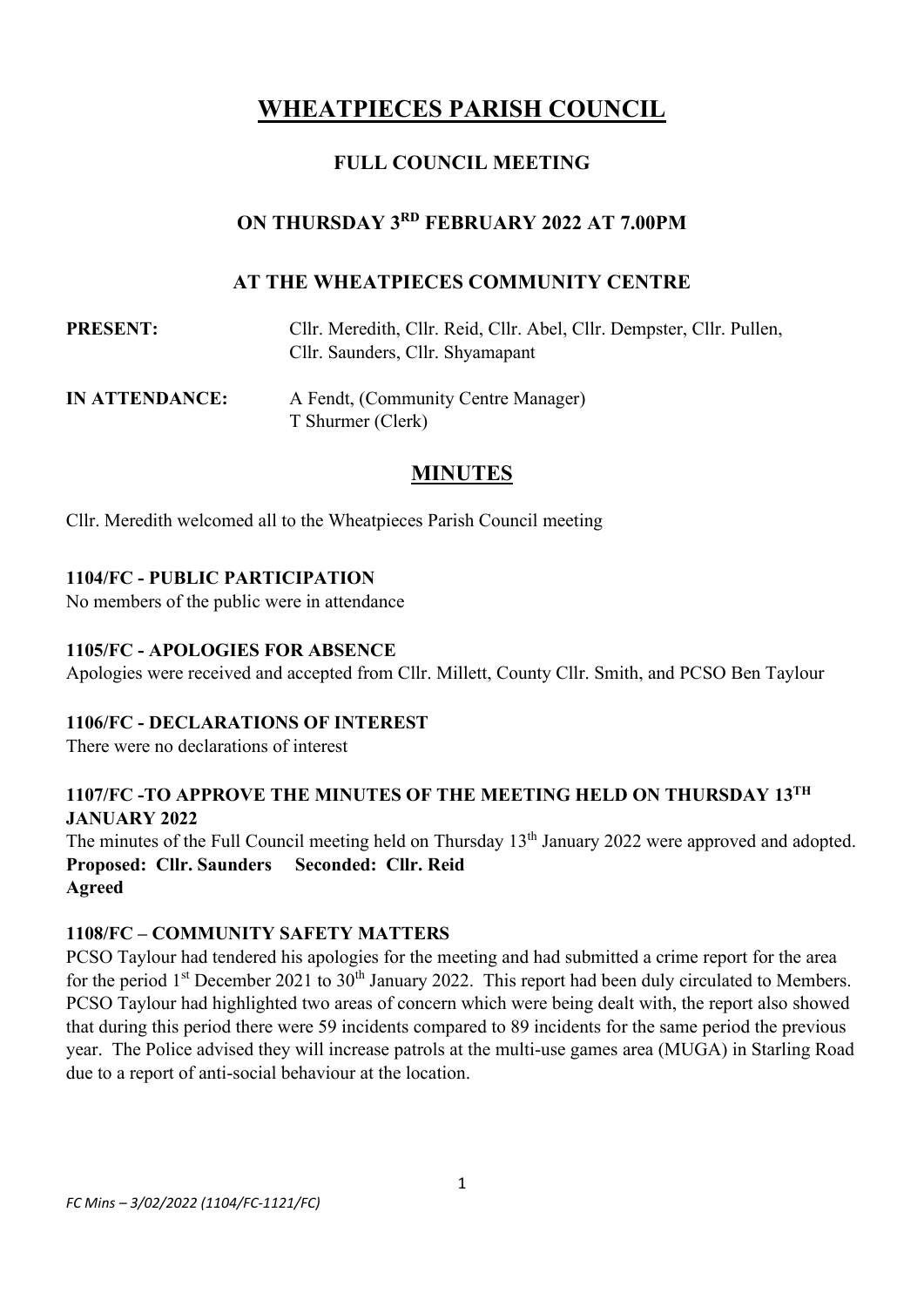# **1109/FC – COUNTY COUNCILLOR'S REPORT**

County Cllr. Smith had tendered his apologies for the meeting, a report had been submitted which had been duly circulated to Members and was taken as read.

# **1110/FC - BOROUGH COUNCILLOR'S REPORT**

Cllr. Reid had submitted a report advising of the new Mayor and Deputy Mayor for Tewkesbury Borough Council for 2022/2023.

#### **1111/FC - COMMUNITY CENTRE**

➢ The Community Centre Manager had forwarded a report on the Community Centre which had been duly circulated to Members and was taken as read. Members were advised that following the circulation of the report a meeting had taken place with representatives to gain an understanding of the advantages and requirements for the installation of solar panels. (See agenda item 1115/FC for the update)

 $\triangleright$  The financial report on the Community Centre for the month ending December 2021 had been circulated to all and was taken as read. The Community Centre accounts are currently looking healthy.

#### **1112/FC – JENNY'S FIELD**

The quotation from Smartcut Ltd to crown lift and thin the copses on the Parish Council's boundaries on Jenny's field for the sum of £870.00 + VAT was approved by Members.

**Proposed: Cllr. Reid Seconded: Cllr. Dempster Agreed**

# **1113/FC – FINANCIAL MATTERS**

a) Members approved the appointment of Iain Selkirk to carry out the internal audit of the Parish Council's 2020/2021 accounts for a fee of £145.00.

**Proposed: Cllr.Meredith Seconded: Cllr. Saunders Agreed**

# **Action: Clerk to confirm to Iain Selkirk accordingly**

**b)** The schedule of invoices paid on the  $3<sup>rd</sup>$  February 2022 were approved as follows:

Cheques from Lloyds main Parish Council account = **£3,253.48**

Standing Orders and Direct Debits from main Parish Council account = **£1,132.87**

Paid by the Business Debit Card on the Lloyds main Parish Council account = **£10.00**

Cheques from the Barclays Community Centre account = **£9,568.50**

Members were also advised of credit remittances received into the Lloyds main Parish Council account in the sum of **£1,190.00 and £27.04** in respect of reimbursement from GCC for grass cutting, weed spraying and maintenance of the two borders in Graylag Crescent and Gadwell Road on the estate in 2021.

#### **Proposed: Cllr. Reid Seconded: Cllr. Saunders Agreed**

#### **1114/FC - PLANNING APPLICATIONS**

No planning applications had been received for consideration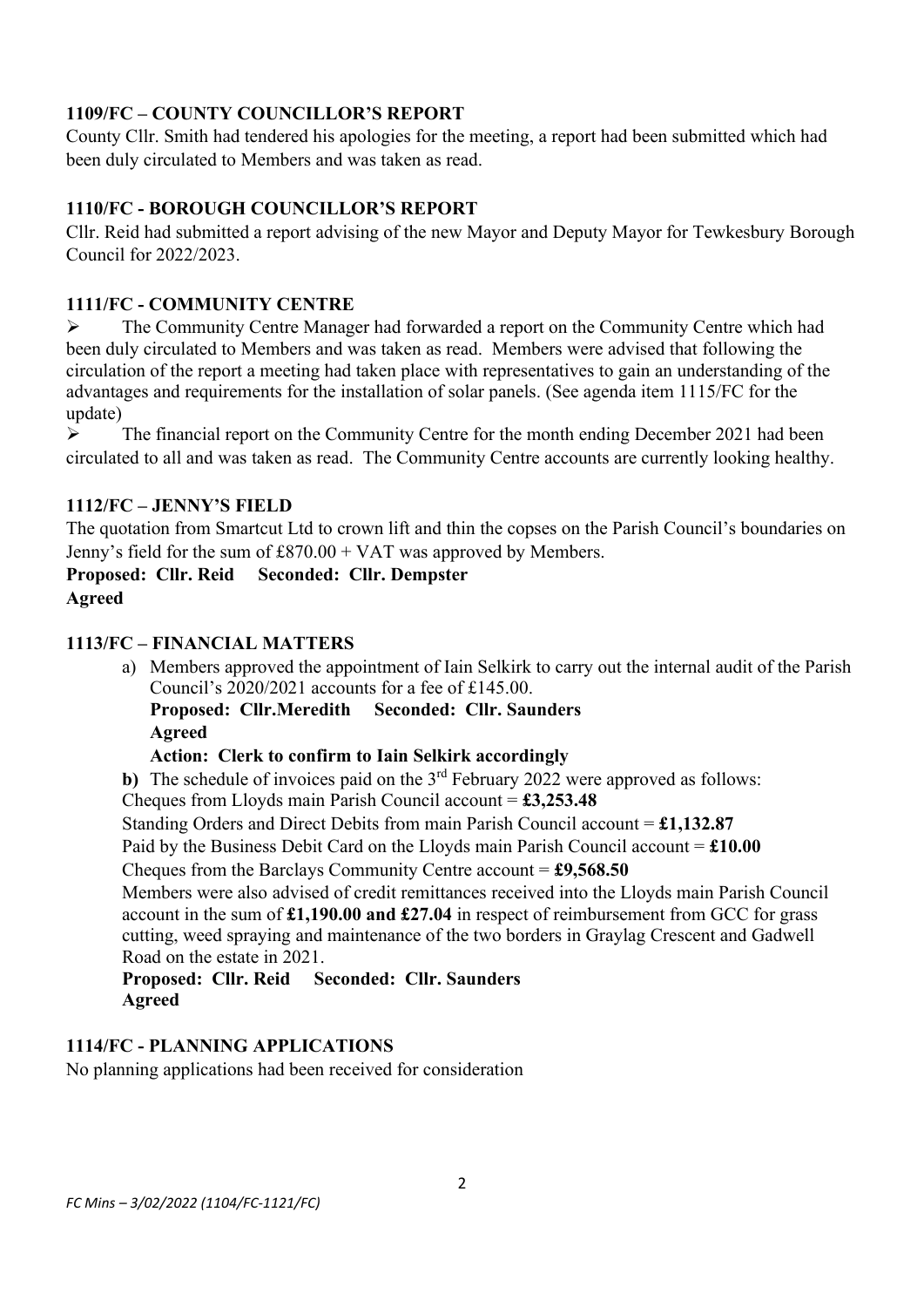# **1115/FC –COMMUNITY INFRASTRUCTURE LEVY (CIL)**

 $\triangleright$  Members were advised at agenda item 1111/FC that a meeting had taken place with representatives to gain an understanding of the advantages and requirements for the installation of solar panels on the main roof of the centre. Following this meeting the Community Centre Manager will seek data from the centre's electricity supplier to enable the working out of the requirements for the installation of solar panels. A survey of the building will also be required following which three tenders can then be sought for consideration. Members were advised that surplus electricity can be stored for future use.

Members were also advised that an enquiry had been made to Tewkesbury Borough Council's Planning Department as to whether planning permission is required for installing solar panels on the roof and the advice received was that this will require planning permission.

#### **Action: Community Centre Manager to request data from the centre's electricity supplier for the working out of requirements for the installation of solar panels**

➢ Members agreed to defer consideration of an amount to be earmarked in reserves towards the provision of solar panels as part of the decarbonisation of the centre until costs have been obtained **Action: Clerk to place on the next Full Council agenda 'To consider earmarking an amount in reserves for the provision of solar panels as part of the proposed decarbonisation of the centre'**

# **1116/FC – THE QUEEN'S PLATINUM JUBILEE 2022**

➢ Members were advised that the x2 English Oak Trees in celebration of the Queen's Platinum Jubilee 2022 had been received and planted. One tree has been planted on the green outside of the Community Centre and the other tree was planted in the grounds of the John Moore Primary School in conjunction with an eco-group made up of some of the school children.

➢ A discussion was held in relation to holding an event for the Queen's Platinum Jubilee 2022, Members were advised that the Community Centre was booked on the preferred date of Saturday 3<sup>rd</sup> June 2022 and no ideas or further dates were put forward for consideration.

➢ As no proposals for an event were put forward no application will be made for the 'Arts Council England Let's Create Jubilee Fund' funding for which applications must be made by 28<sup>th</sup> February 2022.

# **1117/FC – GRANTS**

Members were advised that upon looking further into the Severn Trent Community Fund Grant in relation to green spaces, the application is for specific projects and the only land that the Parish Council own is the Community Centre and Jenny's field for which no projects have been put forward.

# **1118/FC – POLICIES**

Cllr. Saunders advised Members that he is still reviewing the Privacy Notice and the Hirers Privacy Notice.

Cllr Abel has carried out a review of the Disciplinary Policy and was requested to email his feedback to the Clerk. The Clerk was requested to forward another policy to Cllr. Abel for review.

Cllr. Millett is still reviewing the Health and Safety Policy.

The Clerk was requested to circulate the list of the Parish Council's current policies advising which policies are currently being reviewed.

**Action: Cllr. Abel to email feedback on the review of the Disciplinary Policy to the Clerk Action: Clerk to forward another policy to Cllr. Abel for review**

# **Action: Clerk to circulate the list of the Parish Council's current policies to Members advising which policies are currently being reviewed.**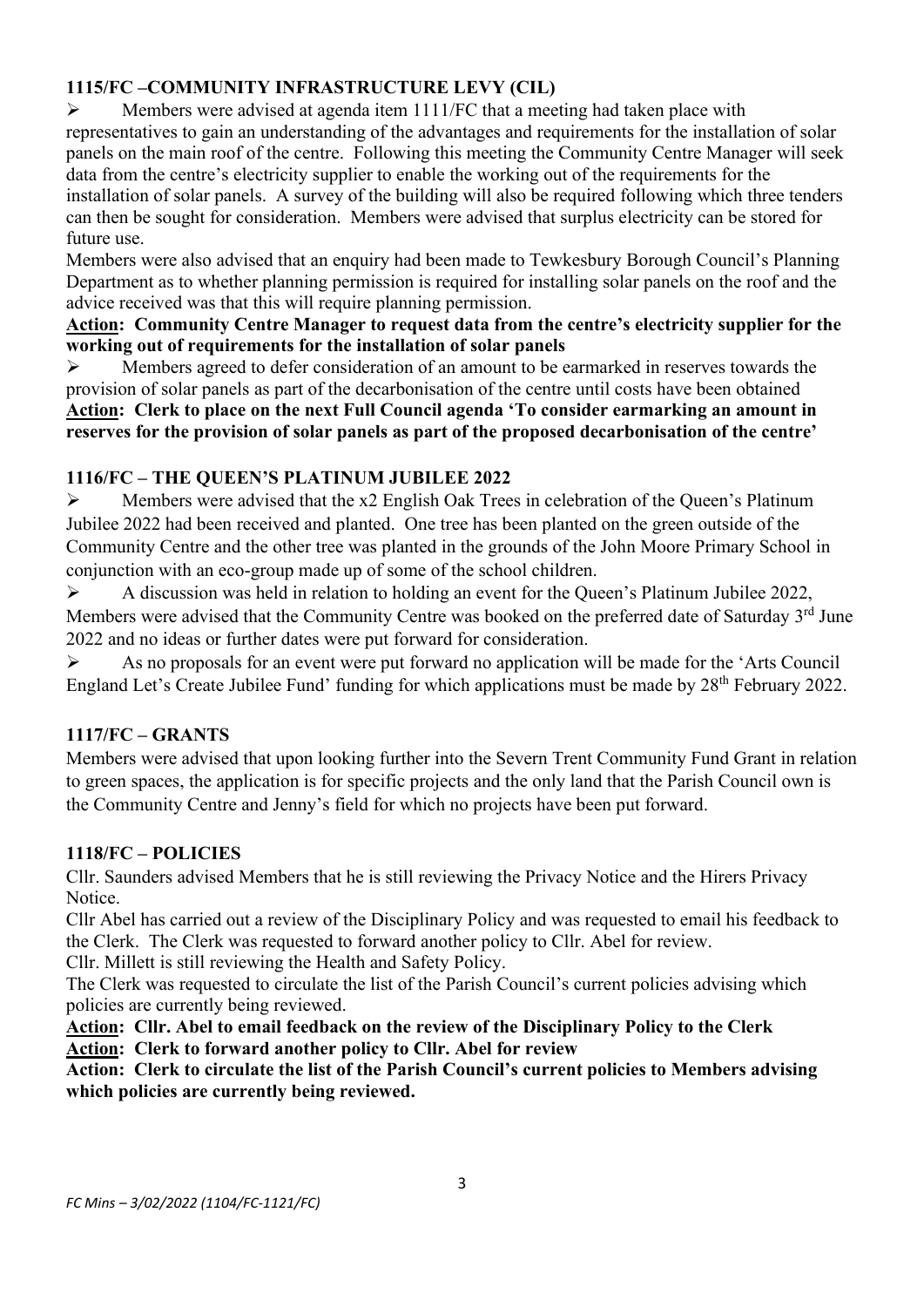# **1119/FC - CORRESPONDENCE**

➢ Members were advised that an email had been received from the Regia Anglorum (the early medieval re-enactment and living history society), who are resuming using Jenny's field for reenactment/combat training. They are offering to put together an event for the Parish Council as a thank you for using the field. They display crafts, living history and warfare in the Viking period, including Anglo-Saxon and Norman representations. A discussion took place with a suggestion that this could be incorporated into the Parish Council's Fun Day. Cllr. Meredith requested the Clerk to ask a representative from the Regia Anglorum to contact him to discuss this further.

## **Action: Clerk to request a representative from the Regia Anglorum to contact Cllr. Meredith to discuss further their offer of an event**

- ➢ Members were advised an email has been received from a local resident expressing parking concerns in the Beauchamp Road area of the estate. The content of the email had been forwarded onto PCSO Taylour requesting advice to pass onto the resident which had been duly done.
- ➢ Members were advised of an email received from TBC regarding the roundabout at the MUGA in Starling Road which requires either removal, remedial works, or replacement at the following costs:
	- To take out item and put nothing back and make good surface  $-$  £1500 + VAT approximately.
	- To replace bearings  $-$  £2000 + VAT
	- To replace with a new roundabout. Supply and install  $\pounds 6500 + \text{VAT}$

TBC are enquiring for the Parish Councils view and request if the Parish Council may wish to contribute some monies towards a solution that would greatly help and benefit the local community. Following a discussion Members agreed that a replacement roundabout would be the preferred option and, in the first instance, to ask TBC if there are any grants they can apply for that may assist towards the cost of a new roundabout. Subject to no funding being available Members agreed for the Parish Council to fund a third of the cost of a replacement roundabout.

#### **Proposed: Cllr. Meredith Seconded: Cllr Dempster Agreed**

#### **Action: Clerk to ask TBC if there are any grants that they can apply for that may assist towards the cost of a new roundabout. Subject to no funding being available, Clerk to advise TBC that the Parish Council will contribute a third of the cost of a replacement roundabout.**

#### **1120/FC – MEMBERS REPORTS**

- ➢ Members were advised that Bloor Homes have commenced work on building their new offices on land south of the Wheatpieces, this is due to be completed in August 2022.
- ➢ Cllr. Meredith attended a meeting with the Local Highways Manager for the Area and a representative of Bloor Homes to resolve the ownership of the verges opposite the roundabout on Jubilee Way leading into Monterey Road. Members were advised that a local resident, who had recently been requested to carry out works on overgrown shrubbery on the public footpath in this area, has commenced remedial works.
- ➢ Members were advised that a section of streetlights in Crown Walk have not been converted to LED lighting. A representative from Bovis Homes is liaising with Gloucestershire Highways to remedy this.
- ➢ An enquiry was made as to when the link road from Bluebell Road to Starling Road will be open, Members were advised that a road safety audit is still awaited prior to the road opening
- ➢ An enquiry was made as to when remedial works will be carried out on the roundabout on Jubilee Way at the junction with Monterey Road
	- **Action: Cllr. Meredith to enquire with Gloucestershire Highways as to when remedial works will be carried out on the roundabout on Jubilee Way at the junction with Monterey Road**
- ➢ Cllr. Shyamapant advised Members that he was the representative for Wheatpieces Parish Council on the Flood Warden Scheme run by Gloucestershire Rural Community Council (GRCC) but